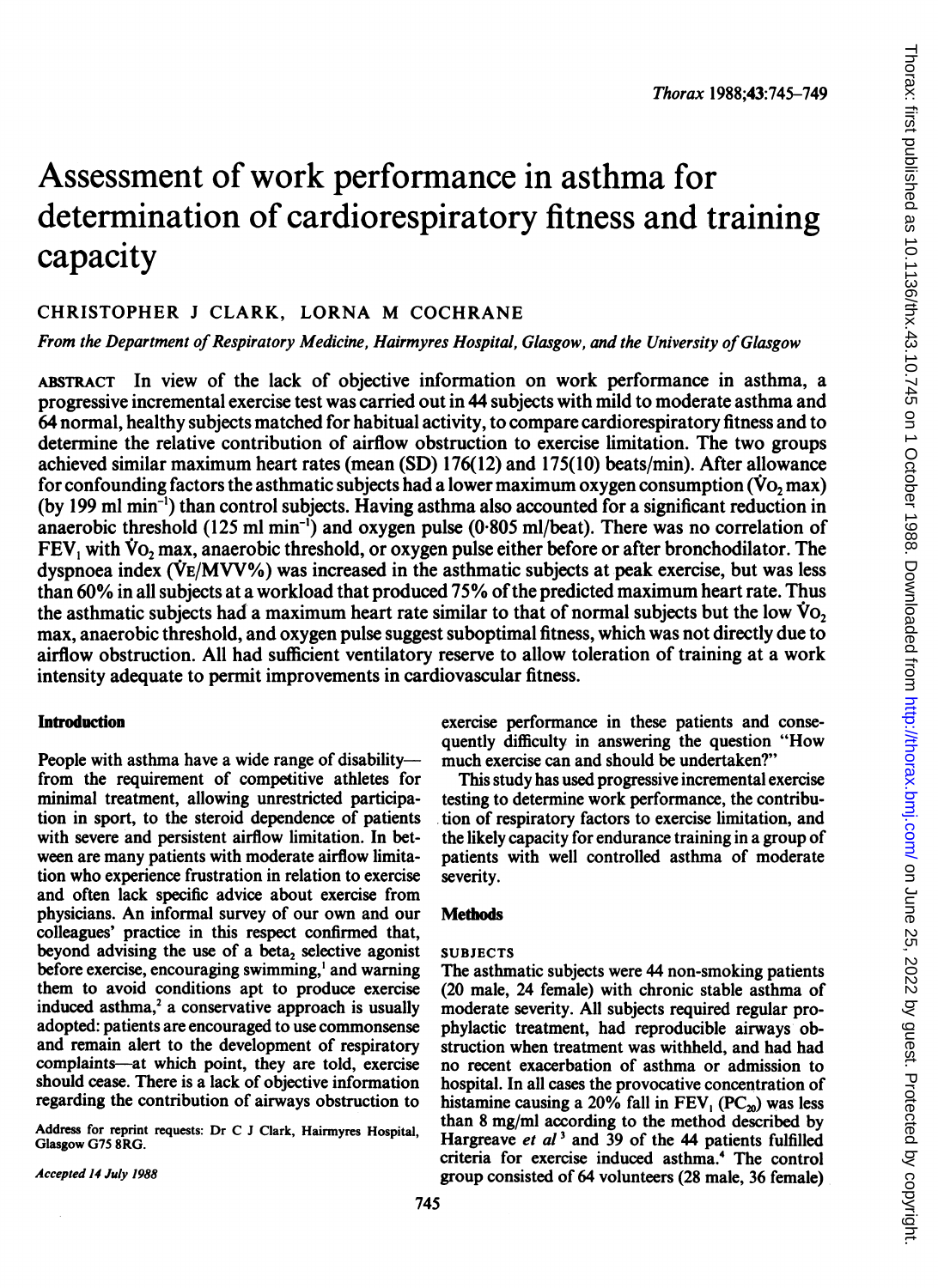#### MEASUREMENTS

#### Analysis

#### Results

Mean (SD) anthropometric data, baseline lung function, and maximal cardiorespiratory performance data for the subjects in the study

|                                                                                                                                                                                                                                                                                                                                                                                       |                                        |            |                                                                                                                                                                                                                                                                   |                                                                                                                          | <del>لـــا</del><br>Clark, Cochrane    |                                                                                                                        |  |  |                                                                                                                    |                                                    |  |
|---------------------------------------------------------------------------------------------------------------------------------------------------------------------------------------------------------------------------------------------------------------------------------------------------------------------------------------------------------------------------------------|----------------------------------------|------------|-------------------------------------------------------------------------------------------------------------------------------------------------------------------------------------------------------------------------------------------------------------------|--------------------------------------------------------------------------------------------------------------------------|----------------------------------------|------------------------------------------------------------------------------------------------------------------------|--|--|--------------------------------------------------------------------------------------------------------------------|----------------------------------------------------|--|
| 746                                                                                                                                                                                                                                                                                                                                                                                   |                                        |            |                                                                                                                                                                                                                                                                   |                                                                                                                          |                                        |                                                                                                                        |  |  |                                                                                                                    |                                                    |  |
| with no concomitant illness, past history of respiratory<br>disease, or family history of asthma. All had a<br>sedentary lifestyle, not carrying out any form of<br>regular exercise or training.                                                                                                                                                                                     |                                        |            | <b>Analysis</b><br>The significance of the difference between control and<br>asthmatic subjects was assessed by Student's t test and<br>the magnitude of linear association between pairs $\overline{of}$ .<br>continuous variables with Pearson's coefficient of |                                                                                                                          |                                        |                                                                                                                        |  |  |                                                                                                                    |                                                    |  |
| <b>MEASUREMENTS</b>                                                                                                                                                                                                                                                                                                                                                                   |                                        |            |                                                                                                                                                                                                                                                                   | correlation. Because some of the measurements made                                                                       |                                        |                                                                                                                        |  |  |                                                                                                                    |                                                    |  |
| Baseline spirometry and flow-volume analysis were                                                                                                                                                                                                                                                                                                                                     |                                        |            | during exercise are dependent on several variables.                                                                                                                                                                                                               |                                                                                                                          |                                        |                                                                                                                        |  |  |                                                                                                                    |                                                    |  |
| performed with a dry rolling seal spirometer (System<br>5000 IV, Gould Electronics). Progressive incremental                                                                                                                                                                                                                                                                          |                                        |            | including age, sex, weight and height, multiple regres-<br>sion analysis was used to compare the two groups after.                                                                                                                                                |                                                                                                                          |                                        |                                                                                                                        |  |  |                                                                                                                    |                                                    |  |
| exercise was performed until exhaustion on a bicycle<br>ergometer in which the workload was increased by 25                                                                                                                                                                                                                                                                           |                                        |            | adjustment for these factors. A p value of $\leq 0.05$ was<br>considered significant.                                                                                                                                                                             |                                                                                                                          |                                        |                                                                                                                        |  |  |                                                                                                                    |                                                    |  |
| watt increments at one minute intervals while the                                                                                                                                                                                                                                                                                                                                     |                                        |            |                                                                                                                                                                                                                                                                   |                                                                                                                          | м. 43.                                 |                                                                                                                        |  |  |                                                                                                                    |                                                    |  |
| subject was pedalling at a frequency of 40–60 cycles/                                                                                                                                                                                                                                                                                                                                 |                                        |            | <b>Results</b>                                                                                                                                                                                                                                                    |                                                                                                                          |                                        |                                                                                                                        |  |  |                                                                                                                    |                                                    |  |
| min <sup>5</sup> (System 9000 IV, Gould Electronics). Heart rate,<br>respiratory frequency, tidal volumes, minute ventila-<br>tion (VE), and mixed expired concentrations of carbon<br>dioxide and oxygen were measured continuously to<br>allow calculation of oxygen consumption $(\dot{V}o_2)$ and<br>carbon dioxide production (Vco <sub>2</sub> ). A dyspnoea index <sup>6</sup> |                                        |            | Anthropometric data, baseline lung function values<br>and cardiorespiratory performance data are summaro<br>ised in the table.<br>There was no significant difference in mean $(SD)$<br>heart rate during maximum exercise between the                            |                                                                                                                          |                                        |                                                                                                                        |  |  |                                                                                                                    |                                                    |  |
|                                                                                                                                                                                                                                                                                                                                                                                       |                                        |            |                                                                                                                                                                                                                                                                   |                                                                                                                          |                                        | was obtained by expressing minute ventilation as a                                                                     |  |  | asthmatic (176 (12) beats/min) and the control                                                                     |                                                    |  |
|                                                                                                                                                                                                                                                                                                                                                                                       |                                        |            |                                                                                                                                                                                                                                                                   |                                                                                                                          |                                        | percentage of maximum voluntary ventilation (MVV)<br>(post-bronchodilator FEV <sub>1</sub> $\times$ 35). Maximum heart |  |  | subjects (175 (10) beats/min). Mean $\rm{Vo}_2$ max and the<br>oxygen pulse were significantly lower in asthmatics |                                                    |  |
|                                                                                                                                                                                                                                                                                                                                                                                       |                                        |            |                                                                                                                                                                                                                                                                   |                                                                                                                          |                                        | rate was predicted from the formula <sup>5</sup> 210 - 0.65 $\times$                                                   |  |  |                                                                                                                    | than in control subjects for men but not for women |  |
| age (years). Oxygen pulse was defined as oxygen<br>consumption per heart beat (ml/beat). Anaerobic                                                                                                                                                                                                                                                                                    |                                        |            |                                                                                                                                                                                                                                                                   | The dyspnoea index $(\% )$ was significantly higher in the<br>asthmatic subjects during maximum exercise (61 (19) $\geq$ |                                        |                                                                                                                        |  |  |                                                                                                                    |                                                    |  |
| threshold was determined from the $V_{E}/V_{O_2}$ plot by                                                                                                                                                                                                                                                                                                                             |                                        |            |                                                                                                                                                                                                                                                                   | 49 (10); $p < 0.001$ ) and also at the submaximal work                                                                   |                                        |                                                                                                                        |  |  |                                                                                                                    |                                                    |  |
| three independent observers using the method of                                                                                                                                                                                                                                                                                                                                       |                                        |            |                                                                                                                                                                                                                                                                   | load producing 75% of the predicted maximum hears                                                                        |                                        |                                                                                                                        |  |  |                                                                                                                    |                                                    |  |
| Wasserman et al. <sup>7</sup> Salbutamol (5 mg in 1 ml) was<br>administered to the asthmatic subjects via a Wright                                                                                                                                                                                                                                                                    |                                        |            |                                                                                                                                                                                                                                                                   | rate $(34 (15) v 25 (6); p < 0.001)$ .<br>The three "cardiovascular fitness" variables— $\dot{V}$ O <sub>st</sub>        |                                        |                                                                                                                        |  |  |                                                                                                                    |                                                    |  |
| mini nebuliser 10 minutes before exercise, which                                                                                                                                                                                                                                                                                                                                      |                                        |            |                                                                                                                                                                                                                                                                   | max, anaerobic threshold, and oxygen pulse—were                                                                          |                                        |                                                                                                                        |  |  |                                                                                                                    |                                                    |  |
| started after repeat dynamic spirometry. Transcutan-                                                                                                                                                                                                                                                                                                                                  |                                        |            |                                                                                                                                                                                                                                                                   | significantly lower in both men and women with                                                                           |                                        |                                                                                                                        |  |  |                                                                                                                    |                                                    |  |
| eous oxygen tension was measured throughout exer-<br>cise (IL301 Tm Monitor).                                                                                                                                                                                                                                                                                                         |                                        |            |                                                                                                                                                                                                                                                                   | asthma than in control subjects according to multiplet<br>regression analysis. Asthma accounted for a mean               |                                        |                                                                                                                        |  |  |                                                                                                                    |                                                    |  |
|                                                                                                                                                                                                                                                                                                                                                                                       |                                        |            |                                                                                                                                                                                                                                                                   |                                                                                                                          |                                        |                                                                                                                        |  |  |                                                                                                                    |                                                    |  |
| Mean (SD) anthropometric data, baseline lung function, and maximal cardiorespiratory performance data for the subjects in the study<br>study<br>Male                                                                                                                                                                                                                                  |                                        |            |                                                                                                                                                                                                                                                                   |                                                                                                                          |                                        |                                                                                                                        |  |  |                                                                                                                    |                                                    |  |
|                                                                                                                                                                                                                                                                                                                                                                                       |                                        |            |                                                                                                                                                                                                                                                                   |                                                                                                                          |                                        |                                                                                                                        |  |  |                                                                                                                    |                                                    |  |
|                                                                                                                                                                                                                                                                                                                                                                                       | Control                                | Asthma     |                                                                                                                                                                                                                                                                   | Control                                                                                                                  | $\overline{S}$<br>Asthma<br>$(n = 24)$ |                                                                                                                        |  |  |                                                                                                                    |                                                    |  |
|                                                                                                                                                                                                                                                                                                                                                                                       | $(n = 28)$                             | $(n = 20)$ |                                                                                                                                                                                                                                                                   | $(n = 36)$                                                                                                               |                                        |                                                                                                                        |  |  |                                                                                                                    |                                                    |  |
| Age (y)<br>Weight (kg)                                                                                                                                                                                                                                                                                                                                                                | 27.5(5.5)<br>71.3(9.4)                 |            | 27.2(7.6)<br>72.5(10.2)                                                                                                                                                                                                                                           | 33.6(5.4)<br>58.0(6.4)                                                                                                   | aune<br>$26.2(7.7)$ t<br>$62.7(9.4)$ * |                                                                                                                        |  |  |                                                                                                                    |                                                    |  |
| Height (cm)<br>FEV <sub>1</sub> (l)                                                                                                                                                                                                                                                                                                                                                   | $178 \cdot 1(6 \cdot 2)$<br>4.54(0.44) |            | 176.3(6.1)<br>3.40(0.77)                                                                                                                                                                                                                                          | 161.4(5.1)<br>3.19(0.36)                                                                                                 | 25,<br>162.2(6.9)<br>2.52(0.75)        |                                                                                                                        |  |  |                                                                                                                    |                                                    |  |
| $\widetilde{FEV}_1$ (% predt)<br><b>Rx FEV.</b> (1)                                                                                                                                                                                                                                                                                                                                   | 105.3(7.5)                             |            | $81 \cdot 1 (17 \cdot 1)$<br>3.72(0.67)                                                                                                                                                                                                                           | 110.9(9.4)                                                                                                               | 2022<br>81.0(21.3)<br>$2.73(0.68)$ t   |                                                                                                                        |  |  |                                                                                                                    |                                                    |  |
| $Rx$ FEV. $(\%$ predt)                                                                                                                                                                                                                                                                                                                                                                |                                        |            | 88.9 (14.6)†                                                                                                                                                                                                                                                      |                                                                                                                          | 88.5(19.6)                             |                                                                                                                        |  |  |                                                                                                                    |                                                    |  |
| Vo <sub>2</sub> max (ml kg <sup>-1</sup> min <sup>-1</sup> )<br>Oxygen pulse (ml/beat)                                                                                                                                                                                                                                                                                                | 35.2(6.1)<br>13.9(2.0)                 |            | $31.6(5.1)$ *<br>$12.7(1.5)^*$                                                                                                                                                                                                                                    | 25.3(2.8)<br>8.4(1.0)                                                                                                    | by guest.<br>23.6(4.9)<br>8.3(1.3)     |                                                                                                                        |  |  |                                                                                                                    |                                                    |  |
| Anaerobic threshold (1 min <sup>-1</sup> )                                                                                                                                                                                                                                                                                                                                            | 1.72(0.26)                             |            | 1.59(0.26)                                                                                                                                                                                                                                                        | 1.14(0.03)                                                                                                               | 1.06(0.20)                             |                                                                                                                        |  |  |                                                                                                                    |                                                    |  |
| Heart rate, max (% pred!)<br>VEmax (1 min <sup>-1</sup> )                                                                                                                                                                                                                                                                                                                             | 93.2(4.5)<br>81.5(17.2)                |            | 92.8(6.7)<br>77.9 (17.8)                                                                                                                                                                                                                                          | 92.1(5.7)<br>53.3 (11.3)                                                                                                 | 90.5(5.0)<br>54.3(12.8)                |                                                                                                                        |  |  |                                                                                                                    |                                                    |  |
| DImax (%)<br>DI75% (%)                                                                                                                                                                                                                                                                                                                                                                | 51.2(11.5)<br>26.5(5.6)                |            | $62.6(21.6)^*$<br>$34.4(16.1)^*$                                                                                                                                                                                                                                  | 48.0(9.2)<br>23.8(5.4)                                                                                                   | 59.7 (17.9)**<br>$34.2(13.3)$ **       |                                                                                                                        |  |  |                                                                                                                    |                                                    |  |
| VEO <sub>2</sub> max                                                                                                                                                                                                                                                                                                                                                                  | 33.0(5.4)                              |            | 34.3(5.7)                                                                                                                                                                                                                                                         | 36.2(5.5)                                                                                                                | Protegte<br>37.2(5.2)                  |                                                                                                                        |  |  |                                                                                                                    |                                                    |  |
|                                                                                                                                                                                                                                                                                                                                                                                       |                                        |            |                                                                                                                                                                                                                                                                   |                                                                                                                          |                                        |                                                                                                                        |  |  |                                                                                                                    |                                                    |  |
| *p < 0.05, **p < 0.01, †p < 0.001 (Student's t test). 1See Knudson et al. <sup>21</sup><br>Rx FEV <sub>1</sub> —FEV <sub>1</sub> after 5 mg salbutamol (asthmatic subjects only); Vo <sub>2</sub> max—maximum oxygen consumption; VEmax—maximum minumeter ventilation; VEO                                                                                                            |                                        |            |                                                                                                                                                                                                                                                                   |                                                                                                                          |                                        |                                                                                                                        |  |  |                                                                                                                    |                                                    |  |
| predicted maximum heart rate (see under "Methods" for details of definitions).                                                                                                                                                                                                                                                                                                        |                                        |            |                                                                                                                                                                                                                                                                   |                                                                                                                          | copyright.                             |                                                                                                                        |  |  |                                                                                                                    |                                                    |  |
|                                                                                                                                                                                                                                                                                                                                                                                       |                                        |            |                                                                                                                                                                                                                                                                   |                                                                                                                          |                                        |                                                                                                                        |  |  |                                                                                                                    |                                                    |  |
|                                                                                                                                                                                                                                                                                                                                                                                       |                                        |            |                                                                                                                                                                                                                                                                   |                                                                                                                          |                                        |                                                                                                                        |  |  |                                                                                                                    |                                                    |  |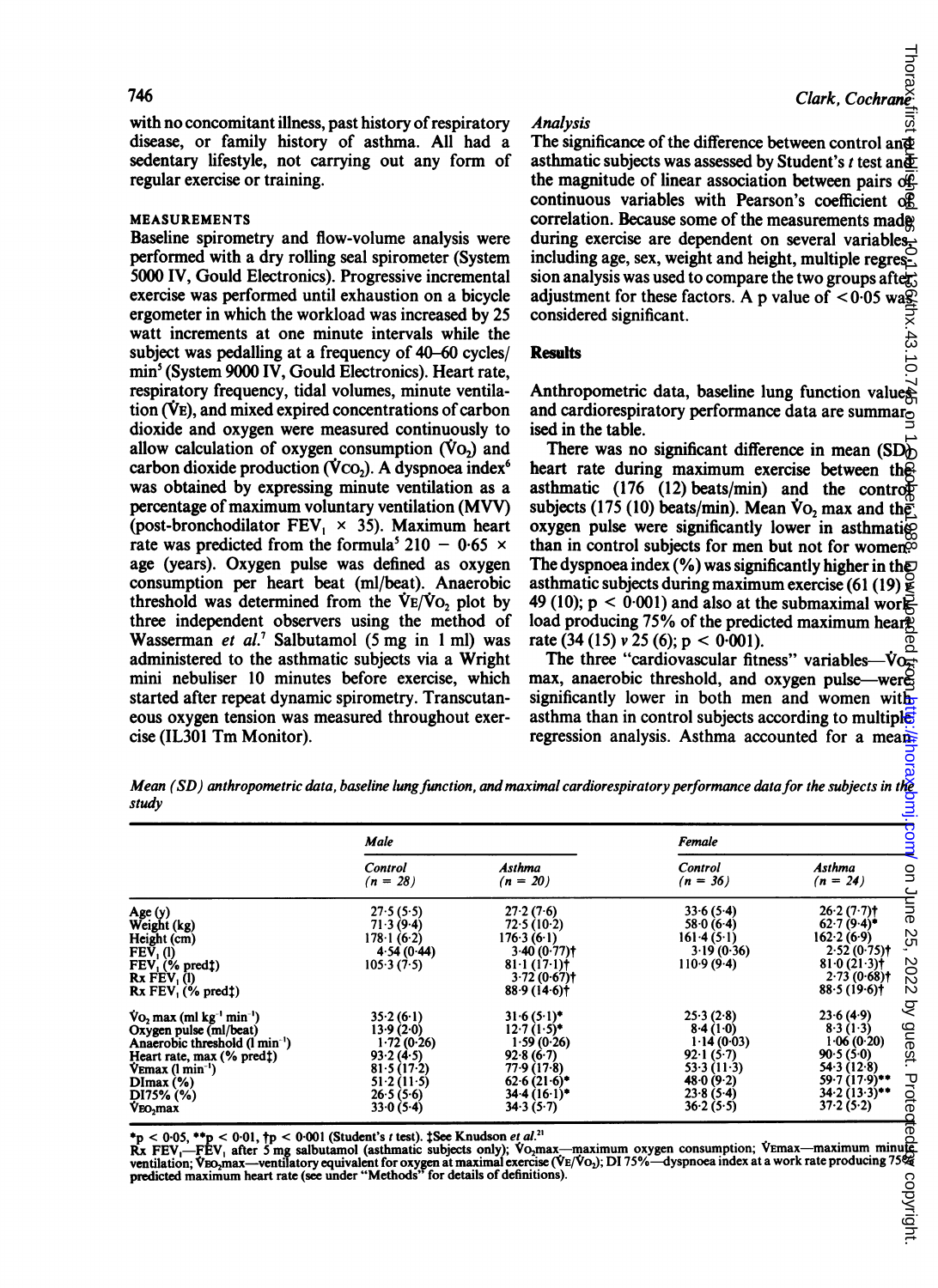

Fig 1 Relation between dyspnoea index ( $V$ E/MVV%) at maximum exercise and  $FEV$ , % predicted in the 44 asthmatic subjects.

reduction in  $\dot{V}$ O<sub>2</sub> max of 199 ml min<sup>-1</sup> (p < 0.001). The relation between  $\dot{V}o_2$  and the diagnosis of asthma is described in the equation

 $\text{Vo}_2$  max (ml min<sup>-1</sup>) = 1906 $\cdot$ 3 + 13 $\cdot$ 33 wt (kg) – 723 $\cdot$ 8 sex  $-14.19$  age (y)-199.23 ASTHMA (SEE 27-03, <sup>r</sup> 0 88),

where  $ASTHMA = 1$  for asthmatic and 0 for control subjects and  $sex = 1$  for females and 0 for males.

The anaerobic threshold was 125 ml min-' lower  $(p < 0.001)$  and oxygen pulse 0.805 ml/beat lower  $(p < 0.001)$  in the asthmatic than in the non-asthmatic subjects.

Within the asthmatic group there was no linear correlation between FEV, before or after bronchodilator and the "cardiovascular fitness" variables  $Vo<sub>2</sub>$  vo<sub>2</sub>max, anaerobic threshold, or oxygen pulse, whether  $FEV<sub>1</sub>$  was expressed in absolute terms or as percentages of predicted values. Once age, weight and sex had been taken into account, there was no separate contribution from FEV, to these variables. A relatively poor correlation was found between postbronchodilator FEV, and dyspnoea index at peak exercise ( $r - 0.53$ ,  $p < 0.001$ : fig 1). There was no fall

in transcutaneous oxygen tension from baseline during exercise in any asthmatic subject.

#### **Discussion**

The progressive incremental exercise test used in this study provides anaerobic threshold and oxygen pulse as "cardiovascular fitness" variables<sup>89</sup> in addition to Vo<sub>2</sub> max, which is currently recognised as the best overall determinant of cardiorespiratory performance.<sup>9</sup> Simultaneous measurement of minute ventilation also allows an analysis of the interrelation of the ventilatory response to exercise with the cardiovascular response.

Contrary to the expectation of the asthmatic subjects that their condition would not permit exercise of high intensity, they achieved a maximum heart rate with progressive incremental exercise similar to that of control subjects. We might therefore expect <sup>a</sup> similar degree of fitness because our subjects were matched for lifestyle and asthma was apparently not a limiting factor. The three measures of "cardiovascular fitness," however- $\dot{V}$ o, max, anaerobic threshold, and oxygen pulse-were all significantly lower in the asthmatic subjects. If we assume that the FEV, before bronchodilator administration represents the severity of airflow obstruction, then the lack of correlation with these measures of fitness in the asthmatic subjects suggests that factors other than the severity of asthma are responsible for their lack of fitness. The fitness measures also failed to show a correlation with postsalbutamol  $FEV<sub>1</sub>$ , which may better represent average daily lung function. In this study nebulised salbutamol was given to the asthmatic subjects but not to the control subjects and we cannot therefore exclude an effect of the drug on our findings. Beta, selective agonists given intravenously and orally produce several metabolic changes, including an increase in glucose, insulin, lactate, and pyruvate.<sup>1011</sup> These changes were not, however, seen in a study using nebulised salbutamol.'2 Furthermore, Ingemann-Hansen et  $al$ .<sup>13</sup> using an exercise protocol similar to ours in asthmatic subjects, found no effect of <sup>5</sup> mg nebulised salbutamol (by comparison with nebulised saline) on maximal oxygen consumption or oxygen pulse at peak exercise. There was also no significant difference in the metabolic response to exercise, including plasma pH and bicarbonate concentrations. We conclude that the administration of nebulised salbutamol is unlikely to explain our results and that the reduction in oxygen pulse is likely to be due to lack of fitness, particularly as this measure agrees with the other "cardiovascular fitness" measures.

The reason for the poorer level of fitness in the asthmatic subjects is a matter for speculation. The subjects were young adults and possibly in early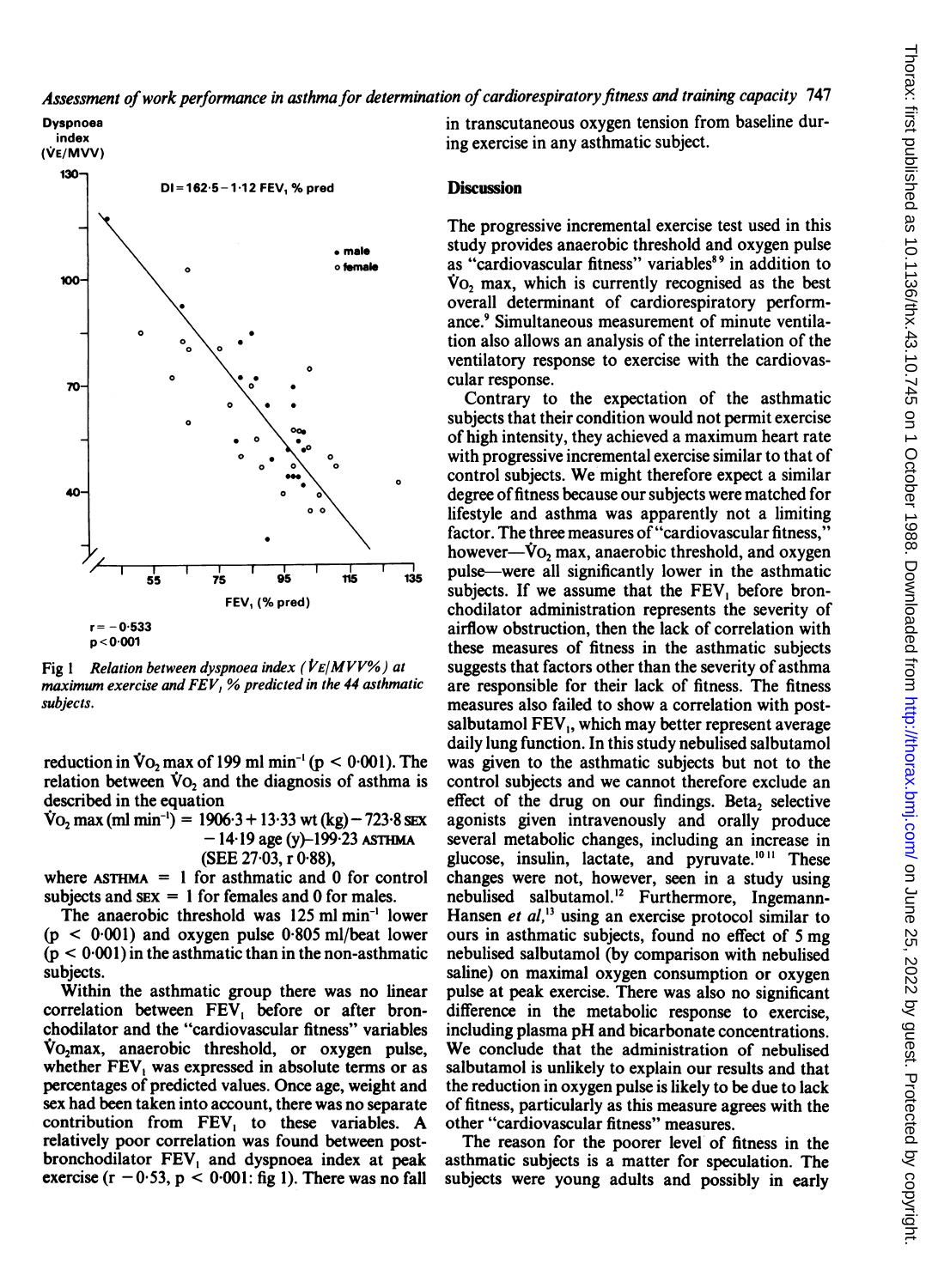

Fig 2 Interrelation between exercise intensity and the resulting ventilatory response in determining training effect in an individual with asthma. The heart rate, expressed as percentage of predicted maximum, represents the intensity of work undertaken. The minute ventilation ( $\dot{V}$ E) produced by that level of exercise is expressed as a percentage of maximum voluntary ventilation  $(MVV)$ . The thick horizontal line represents the work intensity below which a training effect is unlikely. The thick vertical line represents the  $\dot{V}E/MVV$  above which exercise is unlikely to be tolerated for long enough to achieve a training effect (see ref 18).

adolescence their asthma had been much worse, so that they were less able to carry out exercise and hence developed a sedentary lifestyle. Alternatively, they may have a more fundamental and continuing aversion to exercise as a result of longstanding asthma,<sup>1415</sup> perhaps compounded by the lack of advice from physicians and school physical education teachers.'6 Even for the normal, healthy individual exercise will improve aerobic fitness only if certain criteria for its intensity, frequency, and duration are consistently fulfilled over several months. The recommended guidelines<sup>17</sup> suggest a workload that produces about 75% of the predicted maximum heart rate for 20 minutes at least three times a week. In those with asthma the underlying obstruction may limit exercise tolerance if there is inadequate ventilatory reserve. It is not clear how individuals should determine the extent of their ventilatory reserve and how the recommended

# Clark, Cochrane

guidelines should be adapted to their own circum<sup> $\vec{x}$ </sup> stances. These uncertainties may deter even well motivated individuals from taking exercise. High levels of minute ventilation close to the MVV can only be tolerated for a short time because of breathlessness. This principle is used routinely in progressives incremental exercise testing, where the relationship-VE/MVV during maximal exercise is used to identify "respiratory limitation."<sup>5</sup> The potential contribution. of reduced ventilatory reserve to intolerance of the submaximal exercise necessary for endurance training was shown in a study that measured the endurance. time for various levels of minute ventilation in relation to the MVV by using voluntary isocapnic hyperven- $\overline{\mathcal{L}}$ tilation.<sup>18</sup> As minute ventilation fell to 60% of MVV<sub>5</sub> endurance time rose to about 15 minutes. At this poin $\mathbb R$ in the relationship the "asymptote," the tangent to the curve of minute ventilation versus endurance time $Q$ "extended to infinity." Lower levels of ventilations were comfortable and could be sustained contin $\mathcal{F}$ uously. The importance for endurance training in the $\overline{\phantom{a}}$ person with asthma is that for a given frequency and intensity of exercise the ventilatory reserve will deter- $100$  mine the duration of exercise and therefore the potential for achieving a training effect. This is illustrated schematically in figure 2. Sector  $A\overline{Q}$ represents the case where exercise intensity  $\gamma$  max hear  $\bar{D}$ rate  $\lt$ 75% predicted) is inadequate for achieving  $a\overrightarrow{2}$ training effect. Patients who choose this pattern of performance, because they misinterpret the perceived severity of more strenuous exertion as being due totheir underlying condition, will fail to improve fitness. despite adequate ventilatory reserve, regardless of the duration of exercise sessions. Sector B represents the case where the patients choose an adequate exercise intensity and have enough ventilatory reserve (low  $VEE$  $MVW\%$ ) to allow the necessary duration of exercise to achieve a training effect. This was the pattern seen in our study group, as the dyspnoea index was below 60% in all the asthmatic subjects at a submaximal workload that produced 75% of the predicted max $\in$ imum heart rate. In sector C the duration of exercise a $\vec{E}$ high workloads is impaired by inadequate ventilatory. reserve. In sector D inadequate ventilatory reserve  $a_{k}$ , low workloads makes even mild exercise difficult and precludes a training effect. on June 25, 2022 by guest. Protected by copyright. <http://thorax.bmj.com/> Thorax: first published as 10.1136/thx.43.10.745 on 1 October 1988. Downloaded from

As asthmatic patients relying solely on subjective response may be unable to determine the appropriate level of exercise and as resting lung function will no $\bar{p}$ predict exercise ventilation accurately, we conclude that there may be a need for objective exercise testing. as the basis for training. A modified incremental exercise test using the principles outlined in this pape $\hat{E}$ with emphasis on measurements of heart rate and  $\Sigma$ minute ventilation may have practical application in  $\mathbb{F}$ allowing individual exercise prescription for asthmatic<br>  $\frac{1}{2}$ <br>  $\frac{1}{2}$ <br>  $\frac{1}{2}$